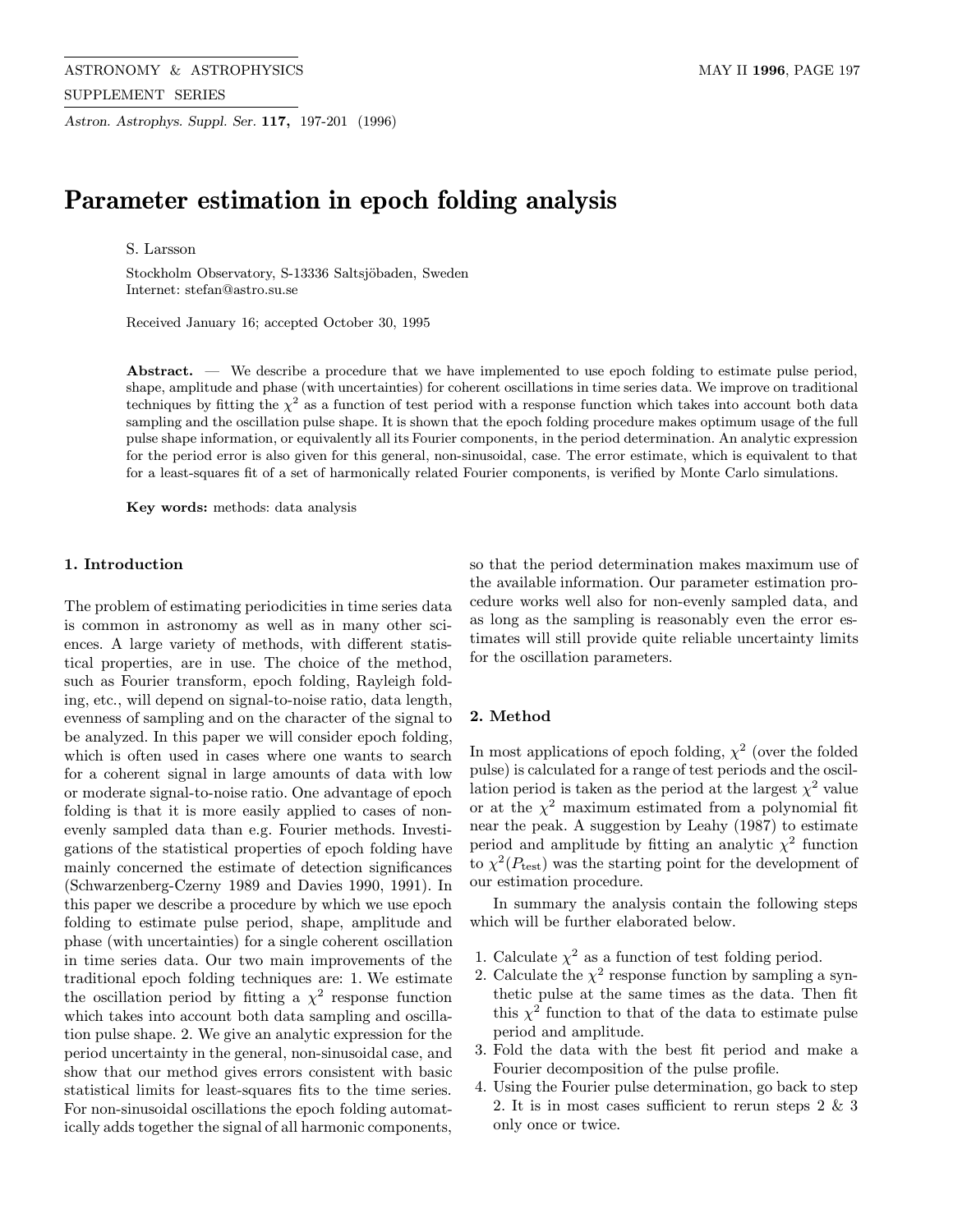# **2.1.** Calculating  $\chi^2$

In epoch folding the data is folded modulo a test period and coadded into  $N<sub>b</sub>$  phase bins. We then calculate

$$
\chi^2 = \sum_{i=1}^{N_{\rm b}} \frac{(x_i - \overline{x})^2}{\sigma_i^2},\tag{1}
$$

so that  $\chi^2 \sim N_{\rm b}-1$  if the scatter of the bin points over the pulse cycle is as expected for Gaussian noise with standard deviations  $\sigma_i$ . A high  $\chi^2$  value ( $\gg N_{\rm b} - 1$ ) will signal the presence of a periodicity for which the significance can be estimated from the  $\chi^2$  distribution function for  $N_{\rm b} - 1$ degrees of freedom. We want to make two comments on our definition and use of  $\chi^2$  from Eq. (1). First, since our aim is to determine the parameters for an oscillation we already know (or assume) is in the data, the  $\sigma_i$  values are calculated from either the variance of the data points in each phase bin or from initial error estimates associated to each data point. To estimate the significance of a  $\chi^2$ value the standard deviations should instead (under the null hypothesis) be defined as  $\sigma_i = \sigma_{\text{tot}}/\sqrt{n_i}$ , where  $\sigma_{\text{tot}}$  is the standard deviation of the unfolded time series and  $n_i$ is the number of data points in bin  $i$ . Secondly, for short time series a more proper test statistic than  $\chi^2$  is to use the L-statistic for estimates of significances (Schwarzenberg-Czerny 1989 and Davies 1990, 1991).

## 2.2. Estimating pulse period

Just as in the case of power density spectra the peak in the  $\chi^2(P_{\text{test}})$  is a broadened function with sidelobes. The  $\chi^2(P_{\text{test}})$  function depends on the time series sampling and length as well as on the pulse shape. For an evenly sampled sinusoidal signal  $\chi^2 \propto \sin^2(x)/x^2$  (Leahy 1987) as shown in Fig. 1. Leahy suggested that the pulsation period and amplitude be determined by fitting the analytic  $\chi^2$ -function for a sinusoid to  $\chi^2(P_{\text{test}})$  calculated from the data. From Monte Carlo simulations Leahy also gave a relation for estimating the uncertainty in the period and amplitude determinations. To estimate the error in period we instead use an analytic expression derived for power density spectra and least-squares fitted sinusoids. Kovács (1980) estimated the frequency shift in power density spectra by nearby white noise frequency components and found the gaussian frequency error to be

$$
\sigma_f = \frac{\sqrt{2}a\sigma_{\text{tot}}}{\sqrt{N}AT},\qquad(2)
$$

In this equation,  $N$  is the total number of data points,  $A$  is the sinusoidal amplitude and  $T$  is the total time length for the data. For the parameter  $a$ , Kovács had to rely on a Monte Carlo estimate which gave a value of  $a \approx 0.45$ . Gilliland  $&$  Fisher (1985), in the analysis of chromospheric activity data, also used Eq. (2) but with a value corresponding to  $a = 0.53$ . An expression which is essentially the same as Eq. (2) is given by Bloomfield (1976),

$$
\sigma_{\omega} = \frac{\sqrt{24}\sigma_{\text{tot}}}{N^{3/2}A} + \text{smaller terms},\qquad(3)
$$

Since  $\omega$  is given in radians per sampling time interval this corresponds to  $a = 0.551$ . Note that Bloomfield assumes that the time series is evenly sampled. Using the analytic value of a derived by Bloomfield, we can rewrite Eq. (2) in terms of period error as,

$$
\sigma_P^2 = \frac{6\sigma_{\text{tot}}^2}{\pi^2 N A^2 T^2} P^4, \qquad (4)
$$

Let us now consider a non-sinusoidal oscillation. In this case the time series can be described as a set of Fourier components with frequencies,  $\nu_k = k\nu_1$ . Since the frequencies are related by exact (integer) multiples, it is possible to increase the precision of the period determination by taking a weighted mean of the fundamental period associated with these harmonics. In epoch folding this is done automatically since the higher harmonics are folded with k cycles over one fundamental pulse cycle. We can then also generalize Eq. (4) to give

$$
\sigma_P^2 = \frac{6\sigma_{\text{tot}}^2}{\pi^2 NT^2} \frac{P^4}{\sum_{k=1}^m k^2 A_k^2},\tag{5}
$$

To apply this estimate in practice we need to know the harmonic content of the signal, which is determined in the next step of the analysis.



Fig. 1. The plot shows the expected  $\chi^2$  calculated over the pulse shape as a function of the folding period when the evenly sampled time series contains a pure sinusoidal oscillation

#### 2.3. Fourier decomposition of the pulse profile

The Fourier decomposition is done as follows. The best fit period gives a folded pulse with value  $x_i$  and standard error  $\sigma_i$  (in bin i). After subtraction of the mean, the number of degrees of freedom is  $N_{\rm b} - 1$ . Each Fourier component has two parameters so fitting  $(N_b-1)/2$  harmonics will absorb all white noise in the folded pulse, or equivalently the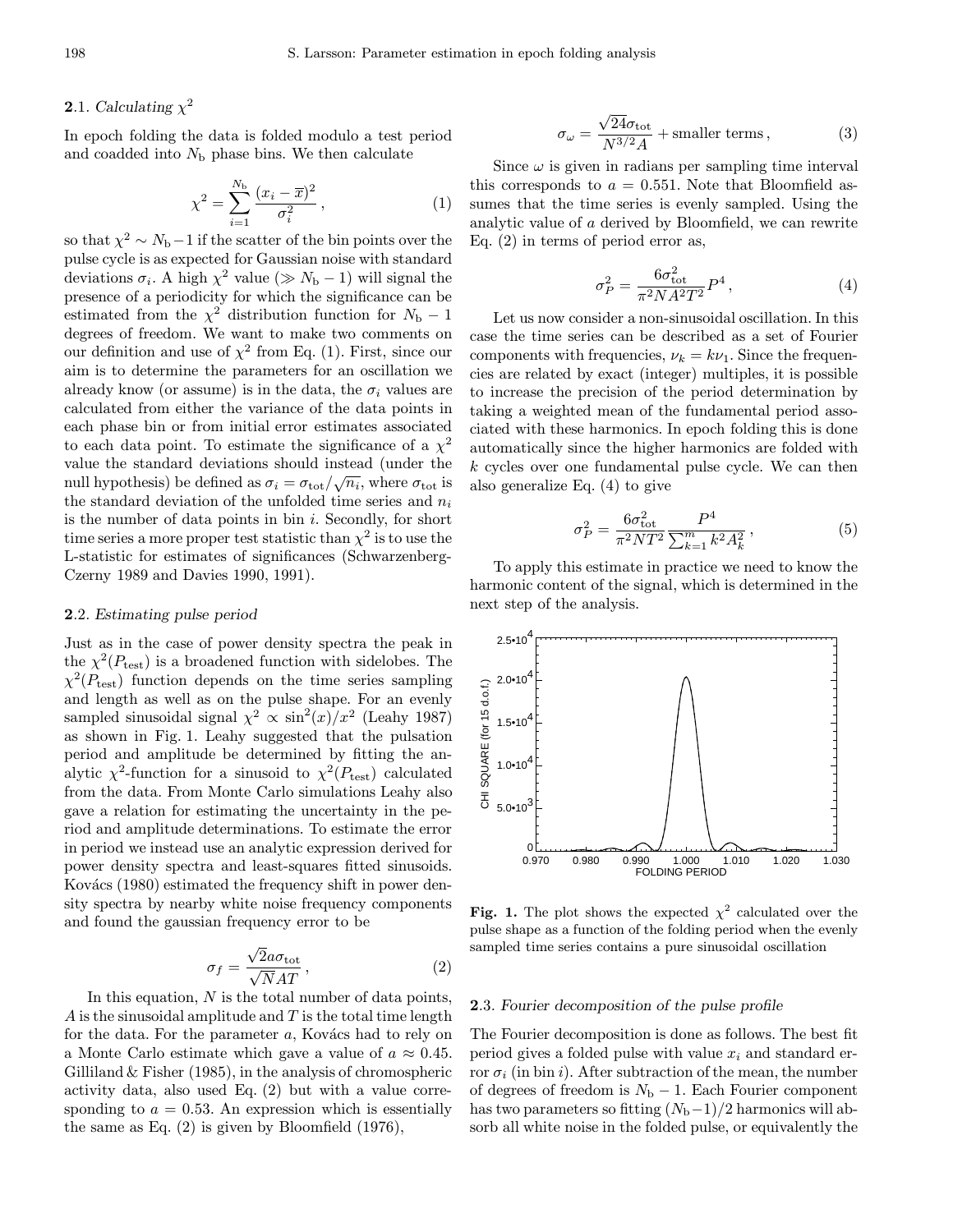white noise power per fitted harmonic is  $\sigma^2/[(N_{\rm b}-1)/2]$ . After a linear regression fit of the desired number of Fourier components, this white noise contribution should be subtracted from each harmonic variance  $(A_k^2/2)$ . Each harmonic is fitted as  $a_k \sin(k\omega_1 t) + b_k \cos(k\omega_1 t)$  from which the phase for each harmonic can be calculated. The fitted amplitude values have to be corrected for binning, which is done by multiplying with the factor

$$
g(N_{\rm b}) = \frac{1}{\sqrt{f(N_{\rm b})}} = \frac{1}{\sqrt{1 - \frac{\pi^2}{3N_{\rm b}^2} + \frac{2\pi^4}{45N_{\rm b}^4}}},\qquad(6)
$$

(where  $f(N_{\rm b})$  is the related factor used by Leahy 1987.)

To select significant Fourier components we use the uncorrected amplitudes and the noise variance to estimate the false alarm probability for each component. This can be done in the same way as for peaks in power density spectra. In our case we have error estimates for the points in the pulse profile, so we can test the significance of each Fourier amplitude.

For Gaussian white noise, the variance estimates,  $V_k$ , at the Fourier frequencies are independently distributed with a probability distribution proportional to a  $\chi^2$  with two degrees of freedom, i.e.

$$
\frac{V_k}{\sigma_{N_{\rm b}}^2} = \chi_2^2 \,,\tag{7}
$$

This distribution is exponential and gives a probability for  $V_k / \sigma_{N_{\rm b}}^2$  to be larger than some value, z of (see e.g. Priestley 1981, p. 388),

$$
P[(\frac{V_k}{\sigma_{N_{\rm b}}^2}) > z] = \int_0^z \frac{1}{2} \exp(-\frac{s}{2}) \, \mathrm{d}s = \exp(-\frac{z}{2}), \quad (8)
$$

## 2.4. Iteration

For the Fourier decomposition we now select the components with amplitudes above some significance level, using the result in Eq. (8). This Fourier pulse is then sampled at the same time points as the data and a new  $\chi^2$  response function is calculated and fitted to the  $\chi^2$ -values for the data. It is usually sufficient to rerun steps  $2 \& 3$ , only once or twice.

#### 3. Example and verification

In order to verify our parameter and uncertainty estimation procedure we have made extensive Monte Carlo simulations injecting coherent oscillations with a range of different pulse shapes and signal-to-noise ratios. In each case the error estimates were compared with the standard deviation in the parameter estimates for some 200 to 1000 simulations. The results from these simulations were found to be consistent with the estimates in Sect. 2. In particular the deviation of the period estimate for a set of 2400



Fig. 2. a-c). An example of a data simulation used to test the analysis procedure. The data is evenly sampled (25 points per time unit) except for the two time gaps. a) The full time series, 2024 points. b) The first part of the time series without any noise added. The injected oscillation has a period equal to one and is composed of two equally strong  $(A = 5)$  Fourier components (the fundamental and the first overtone). c) The same time series segment as in b) but after adding Poisson noise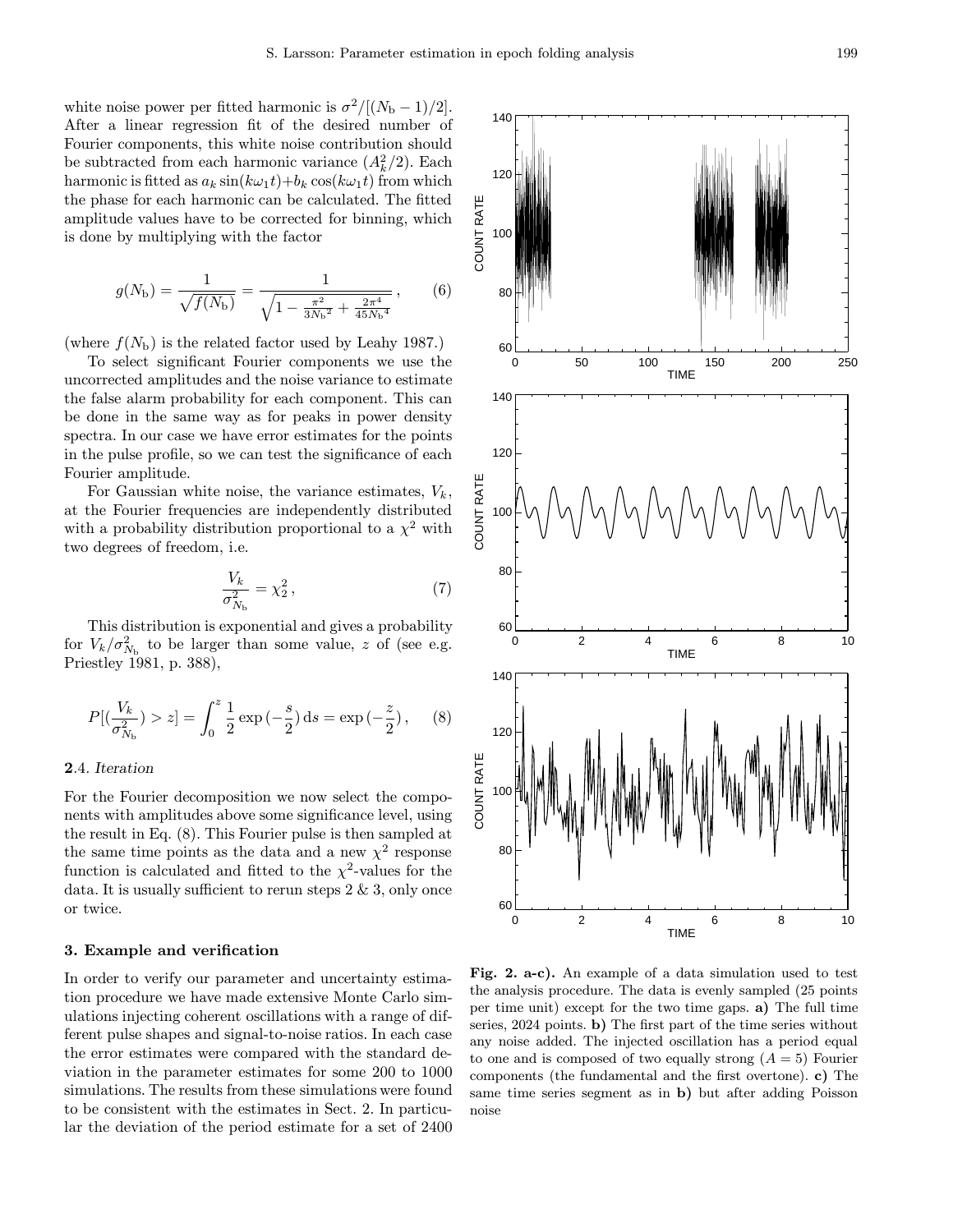

Fig. 3. a-b).  $\chi^2$  calculated over the pulse shape for a range of different folding periods near the true fundamental period. The solid line is for the simulated data plotted in Fig. 2a. a) Best fit (dashed curve) theoretical  $\chi^2$ -function for the case of a sinusoidal oscillation. b) Best fit (dashed curve) numerically calculated  $\chi^2$ -function for the particular data sampling and pulse shape (determined from the folded pulse) of this simulation

simulations containing a single sinusoidal oscillation was compared to the predicted value from our Eq. (4). The ratio of the observed to predicted standard deviation was  $1.026\pm0.018$ . The corresponding value for the parameter a is  $0.565 \pm 0.010$ , to be compared with the theoretical value of  $0.551$  and the estimates of  $0.45$  and  $0.53$  given by Kovács (1980) and Gilliland & Fisher (1985) respectively. In our simulation the data was folded in 16 phase bins. The binning effectively reduces the amplitude of the folded data by the factor  $\sqrt{f(N_{\rm b})}$  (see Eq. (6)). The expected standard deviation does therefore, in this case, correspond to  $a = 0.555$  so our simulation estimate of a is consistent with the analytic expression to within the statistical uncertainty  $(1\sigma)$ . Note that these results were obtained for evenly sampled data. As already mentioned the error estimates will be quite reasonable also for mildly non-even



Fig. 4. a-c). Oscillation pulse shapes (two cycles). a) Pulse shape obtained by folding the simulated data at the best fit period. b) Fourier pulse obtained by fitting Fourier components to the pulse in f. c) The shape of the original pulse injected into the simulation